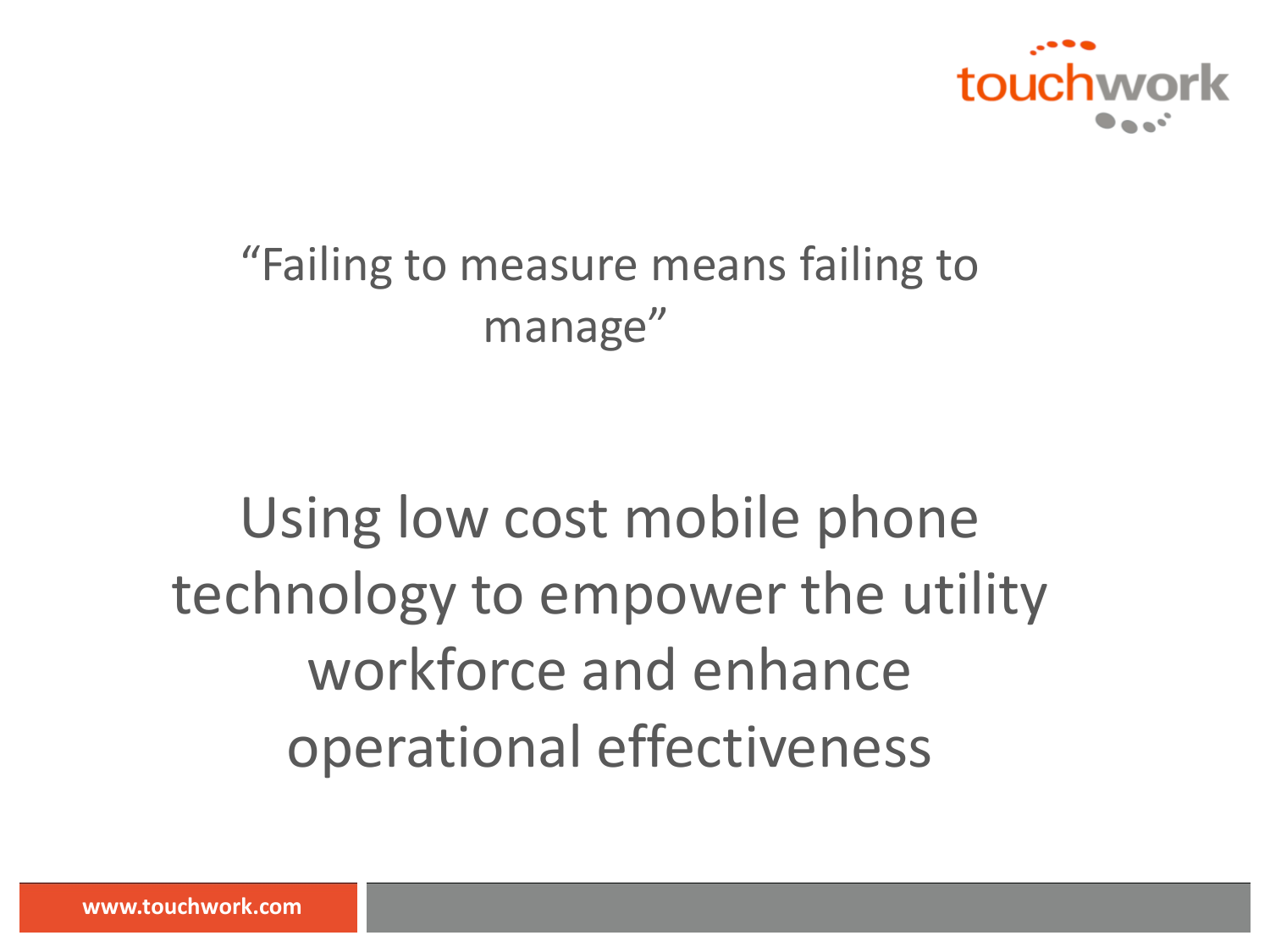

#### Who are we?

- Touchwork Cape Town & San Diego
- Mobile phone based business solutions
- Products for utilities
	- SurveyThumb
	- Utiviti
- Customers
	- 50+ customers around the world, including Distell, Budget, SanParks, Manchester airport, 20+ universities

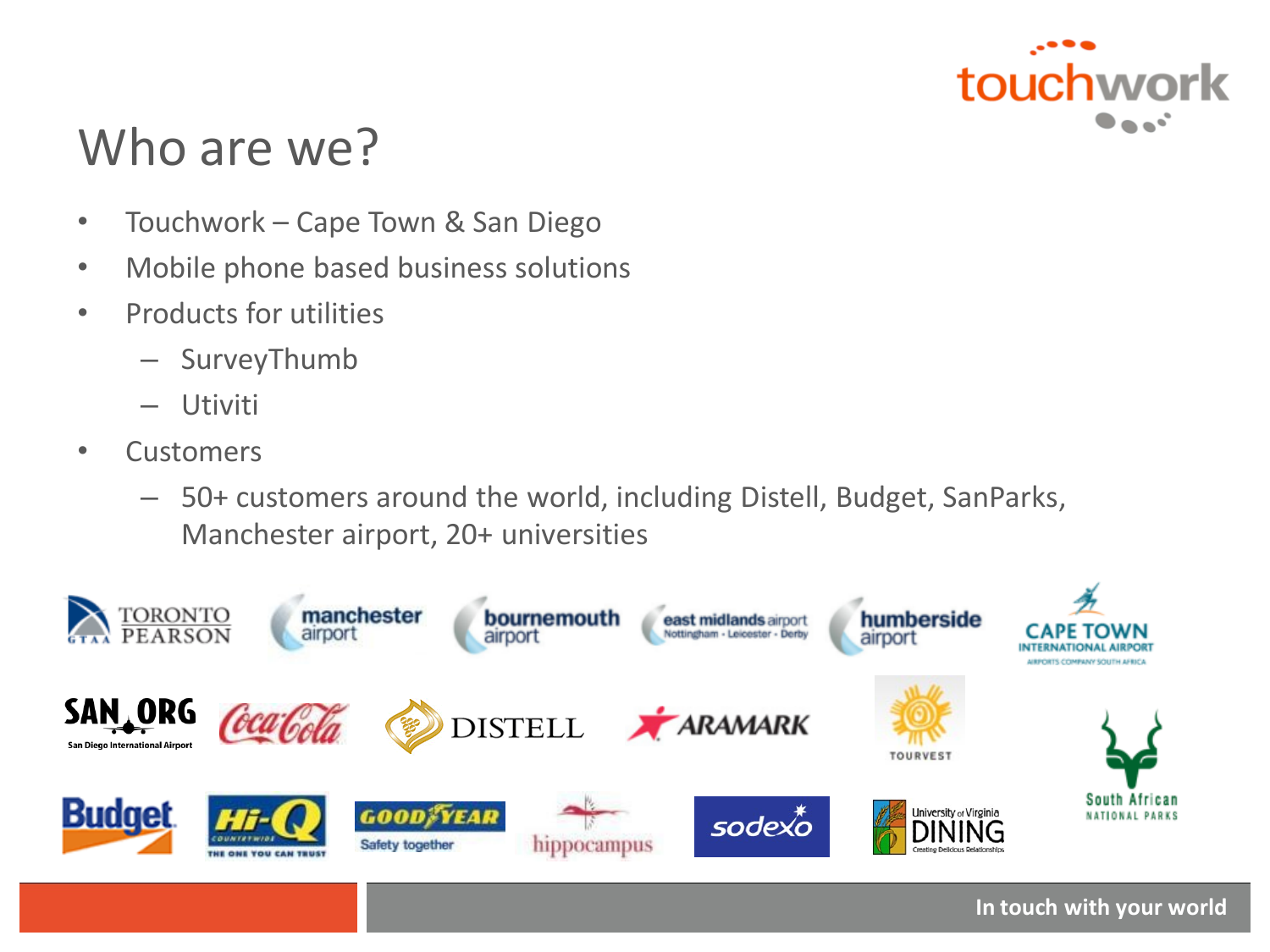

#### Benefits of a connected workforce

- Increased efficiency
- Cost savings through better utilisation of resources
- Reduction of administration costs
- More accurate and immediate data
- Improved customer service
- Performance management
- Real time visibility
- .... And much more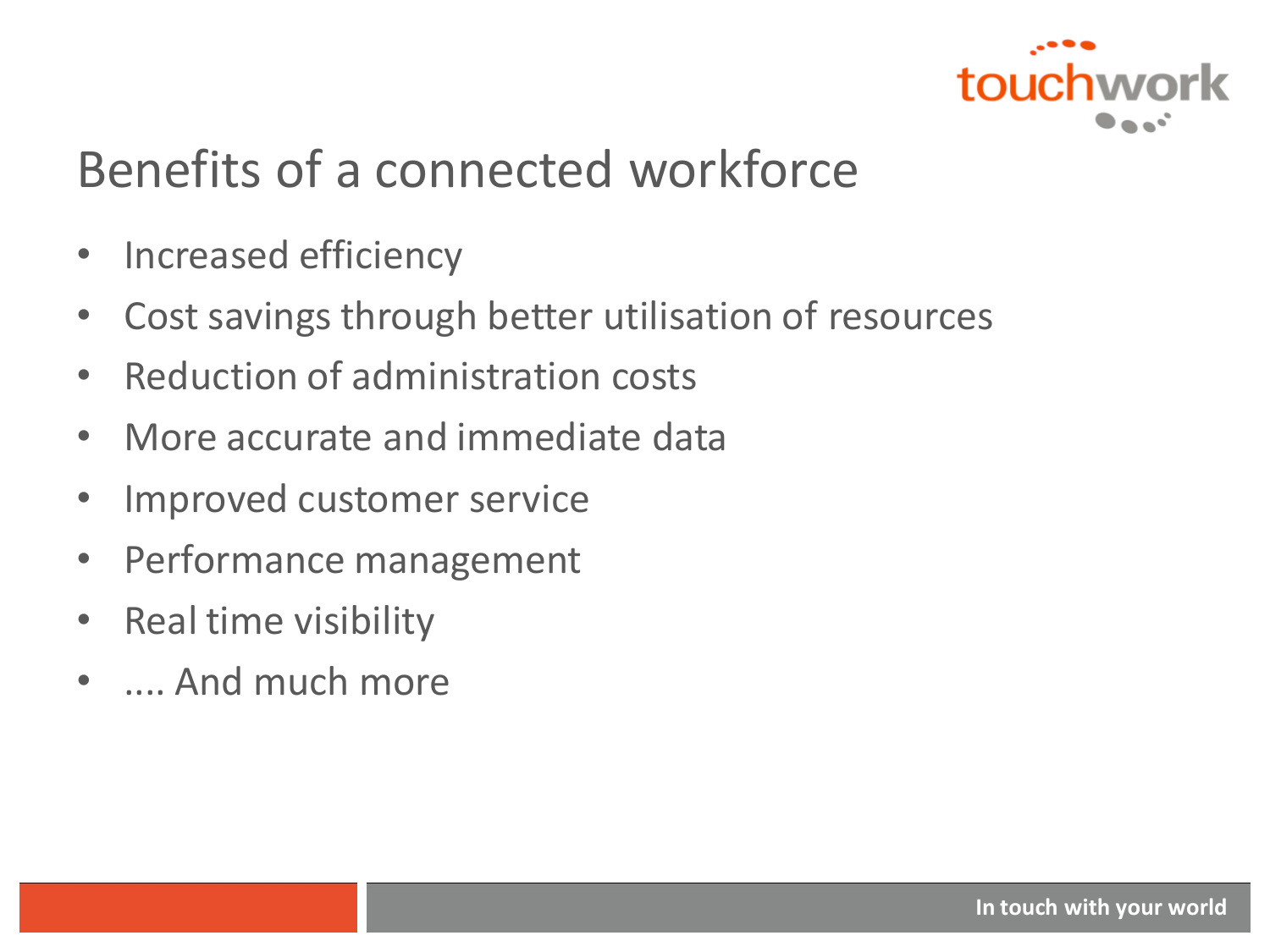

#### Data and the fieldworker

- **Pushing data**  scheduling, work orders
- **Querying data**  customer service, asset & inventory tracking
- **Collecting data**  auditing, meter reading, notifications

#### **These functions require connectivity**

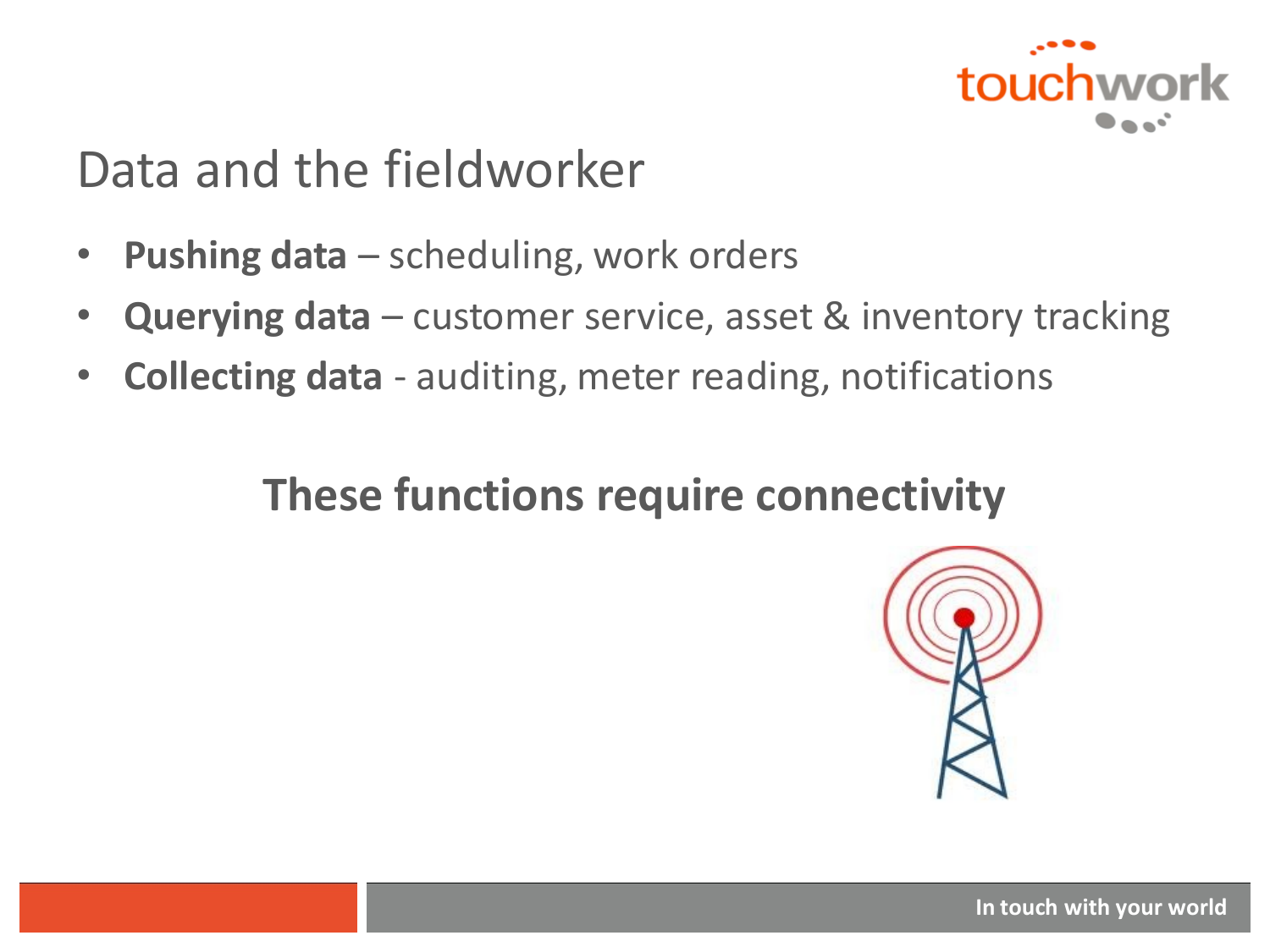

### Utility drivers

- Many utility staff are operating in the field, or are involved in field operations
- Utilities are becoming 'Smarter'
- Cost and operational efficiency important
- Customer service priorities
- Technology developments are opening new opportunities for wireless WFM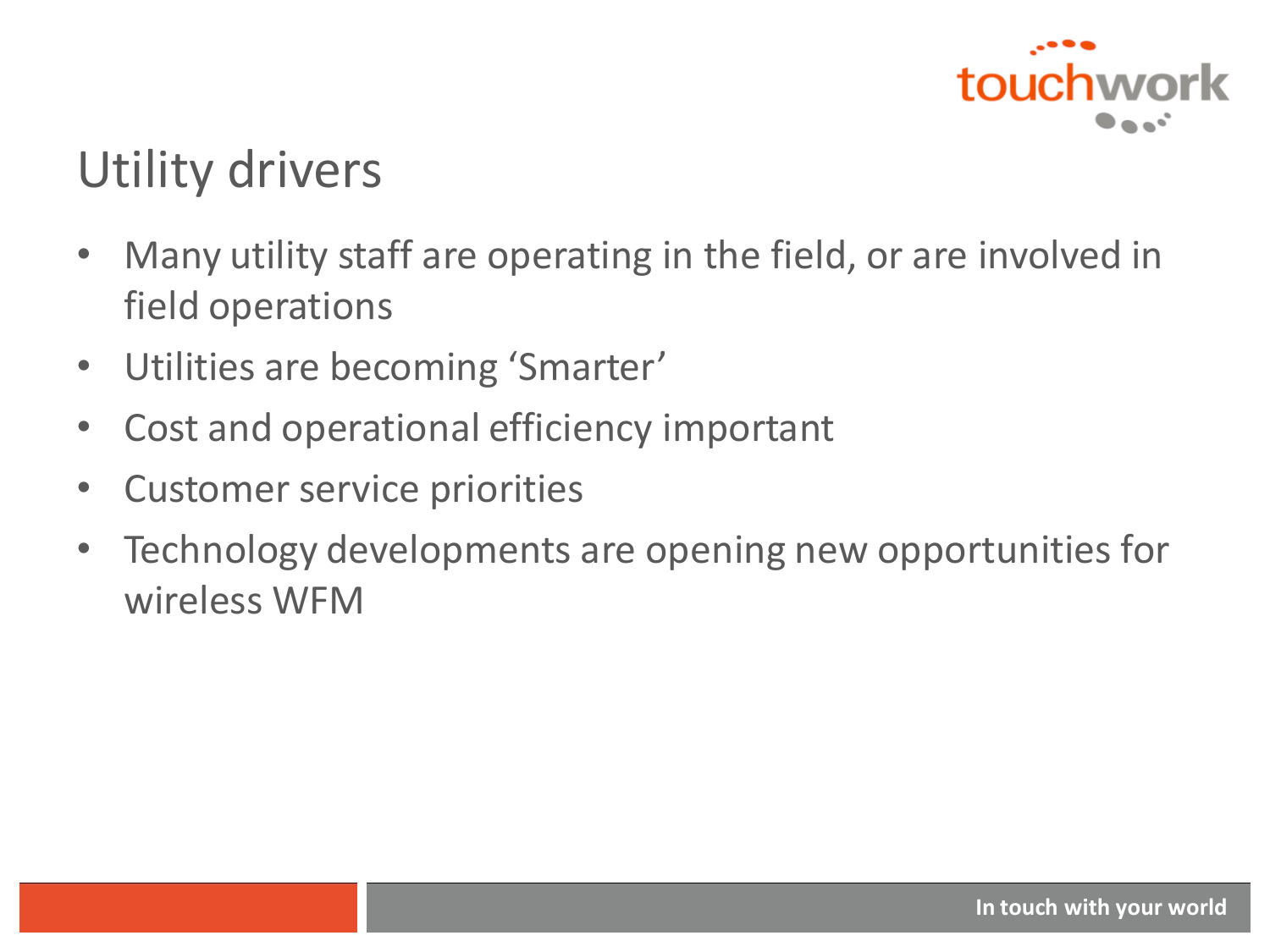

#### Traditional approach: Client Server Approach

- Thick client
- Custom hardware and software
- Some disadvantages

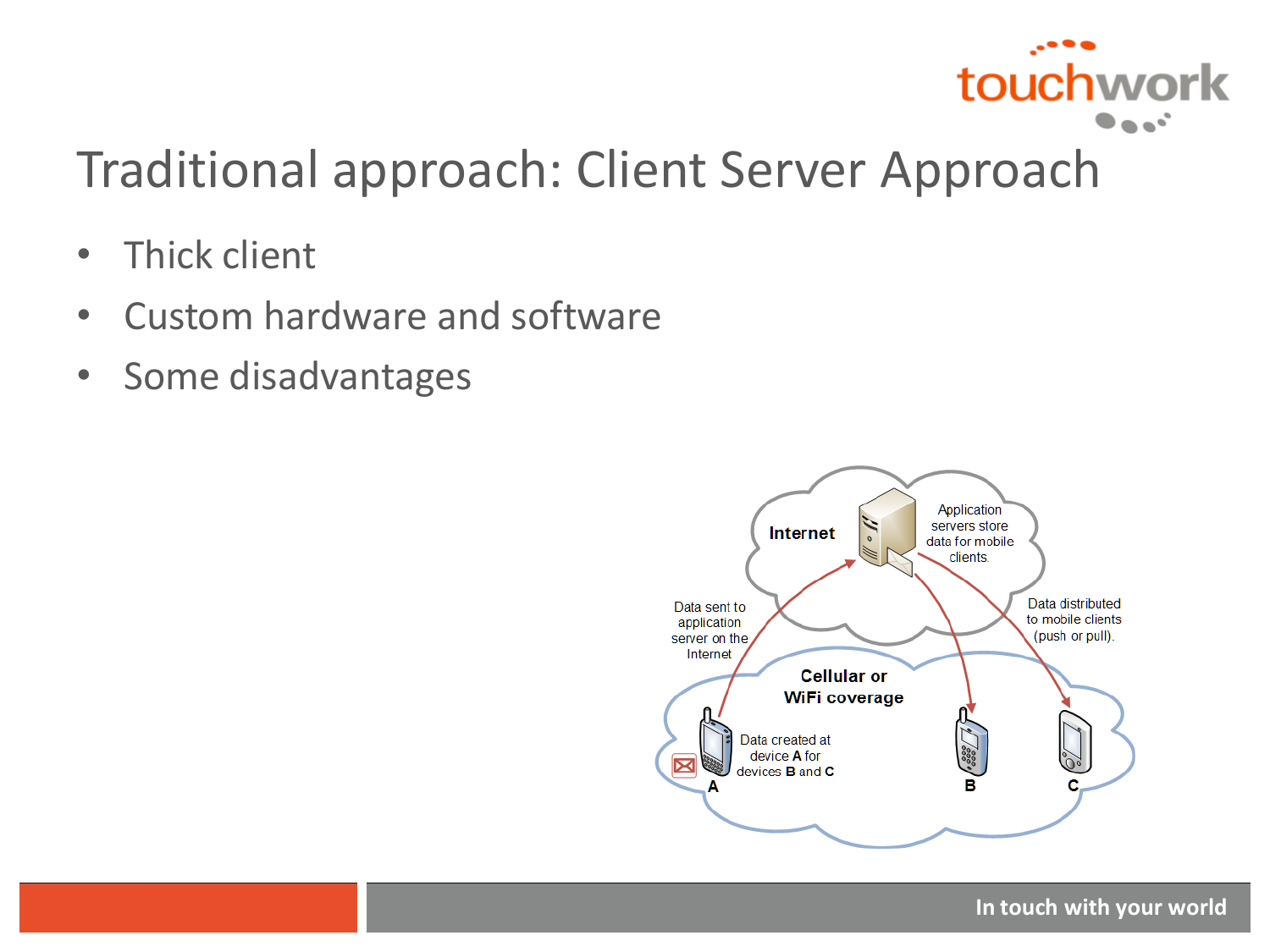

### Emerging Approach

- Web based architecture
- Benefits
	- Easier integration to back-end systems
	- More flexibility
	- Easier multi-platform deployment
	- Easier maintenance
	- Availability of low cost data networks
- Standard hardware
	- Much lower cost
	- Lower maintenance
	- Universally accessible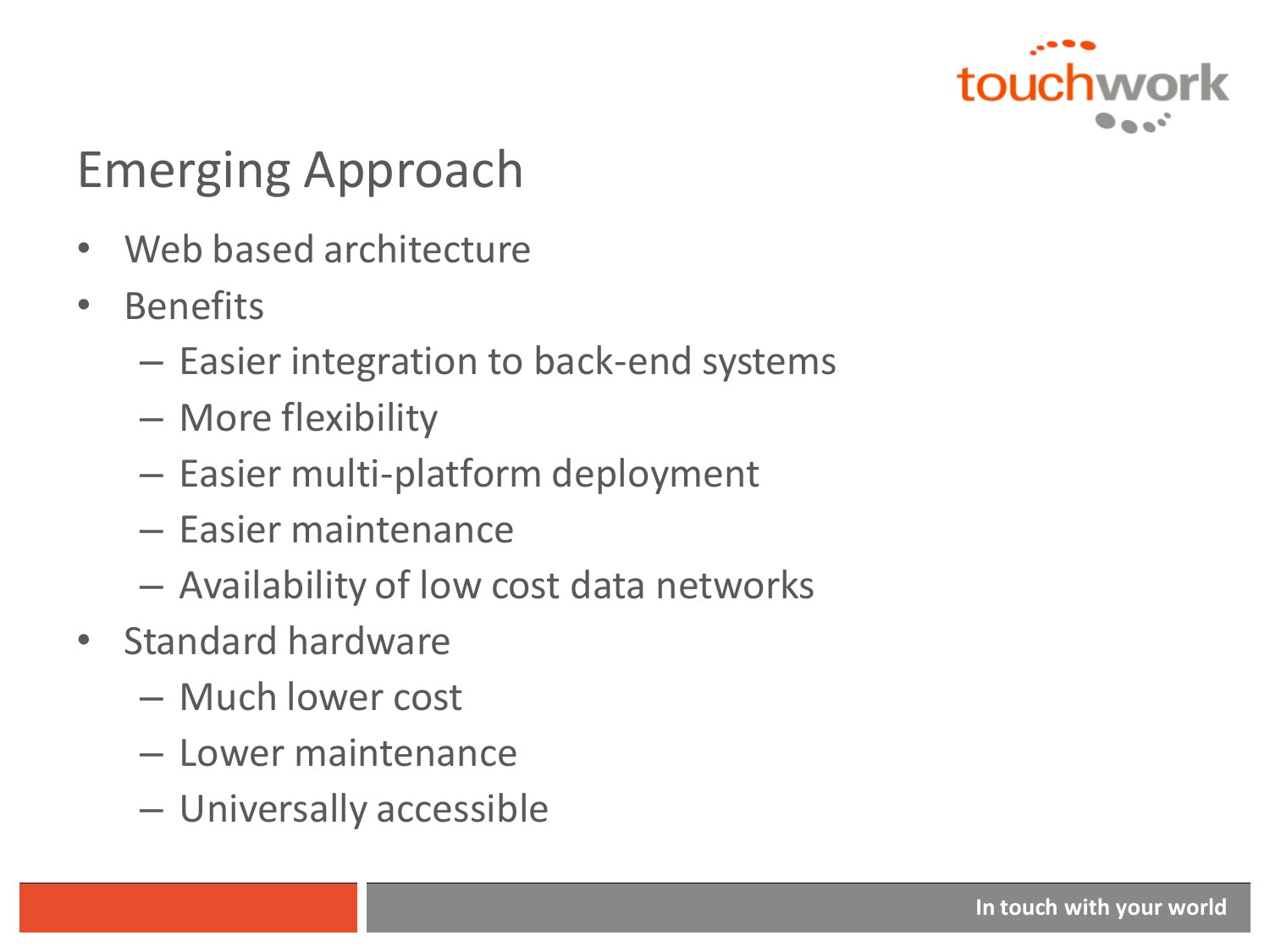

#### How low cost is low cost?

- Example 1 : Motorola's Defy Smart Phone
	- Android based, fully scratch, dust and water resistant, camera, GPS
	- Cost approx R 135 per month in South Africa, including 30MB of data
- Example 2: Samsung Galaxy Tab – As low as R 299 per month



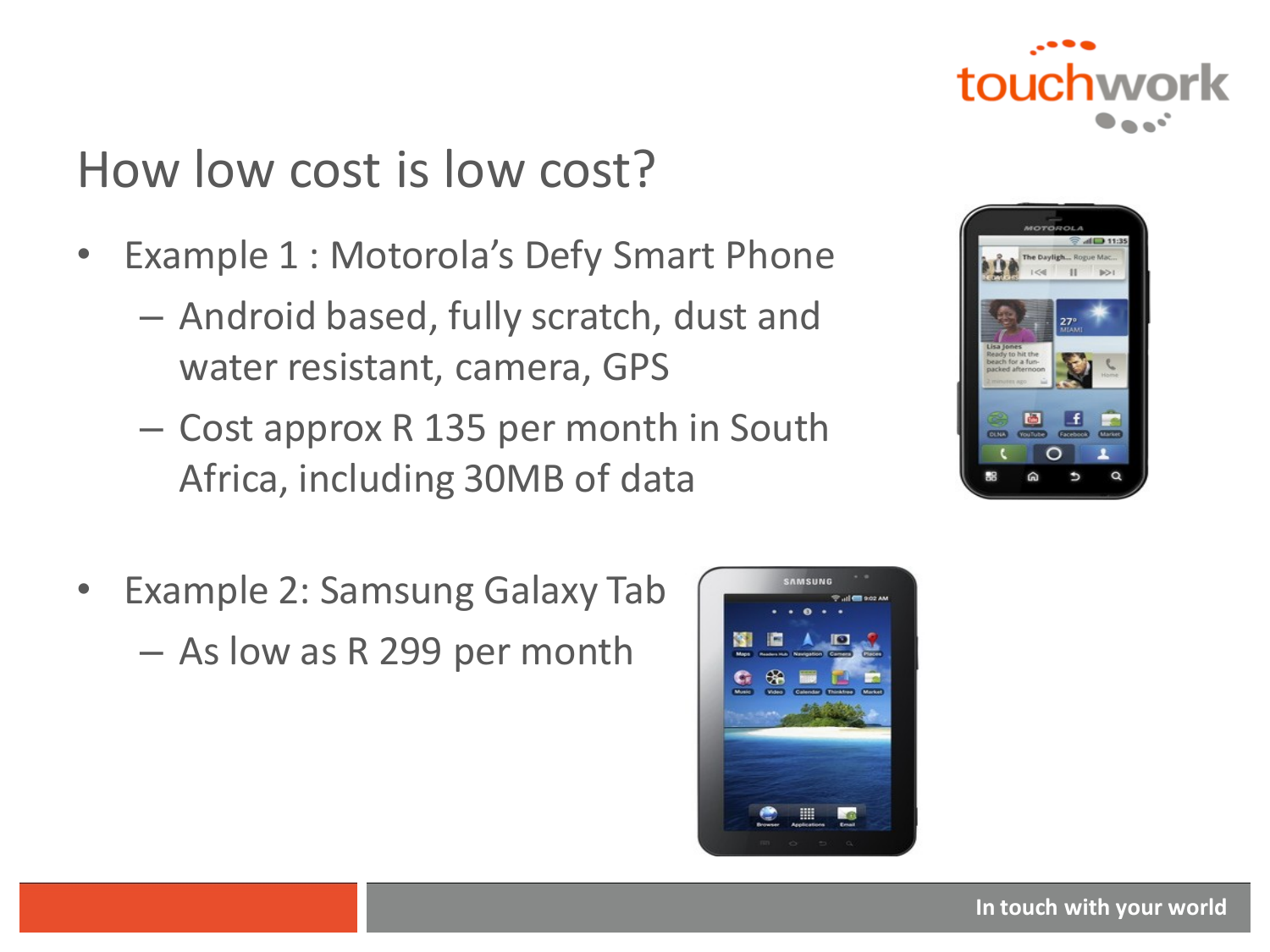

# At this price-point, every utility worker could be connected!

Estimated that 70% of utility workers can be served using mobile phones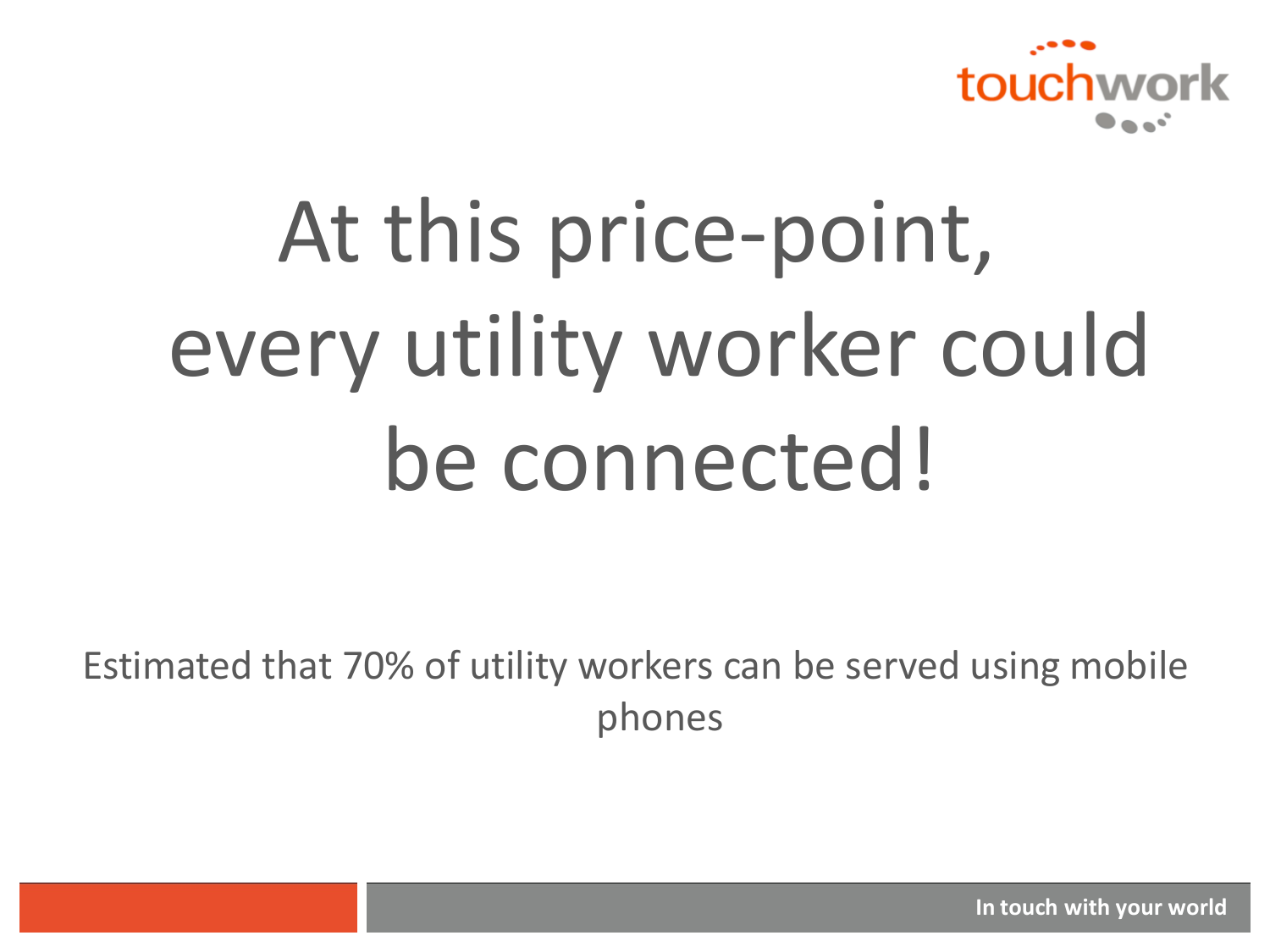

#### **Connectivity**

- On-line applications
	- Web application
	- Client Server application
- Mostly on-line applications
	- Require client-server
	- Leverage 'app' deployment app stores
	- Data collection focussed
	- Try to connect whenever possible
	- Auto synchronize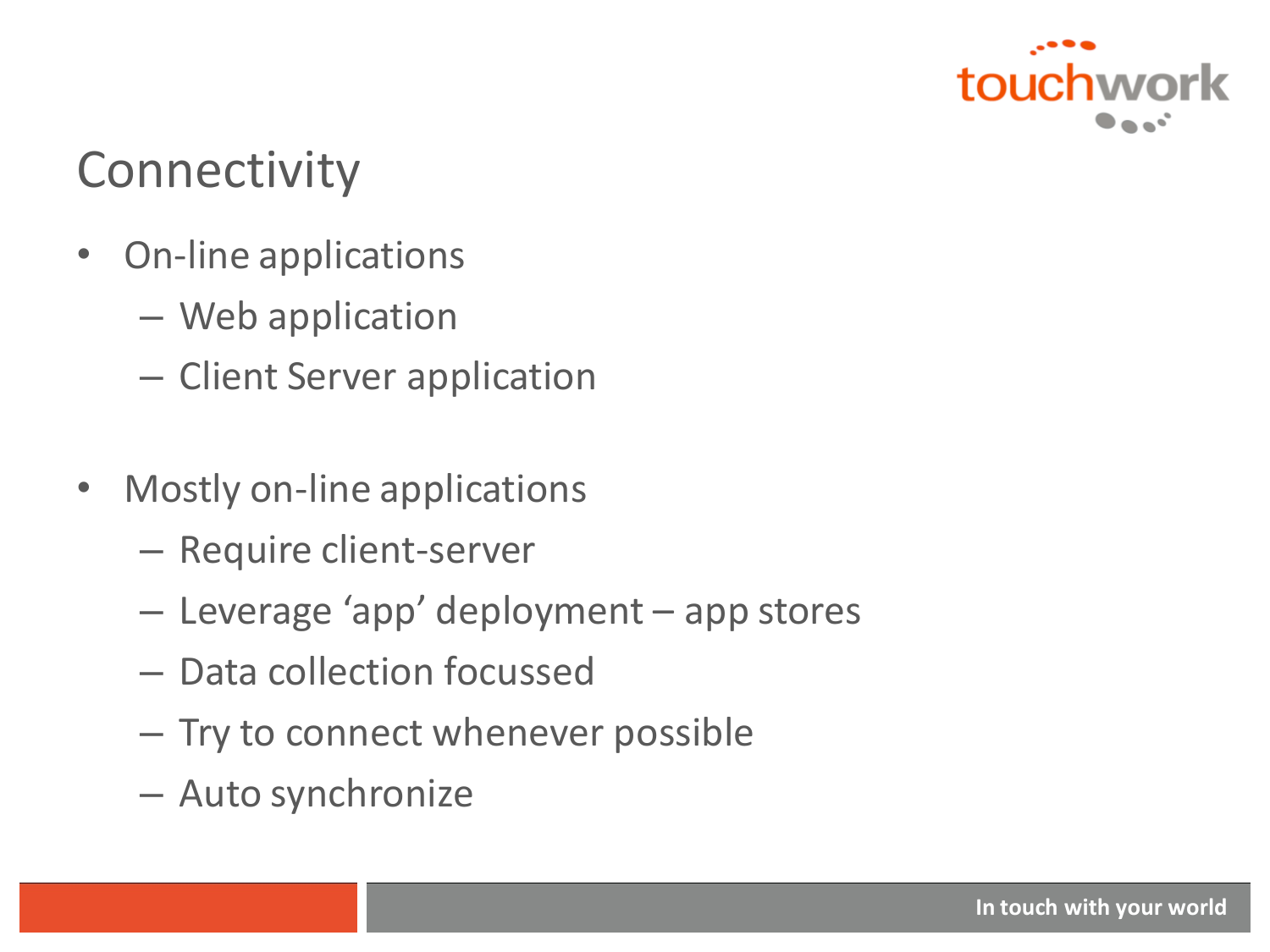

#### Mobile phone OS



Source: Ovum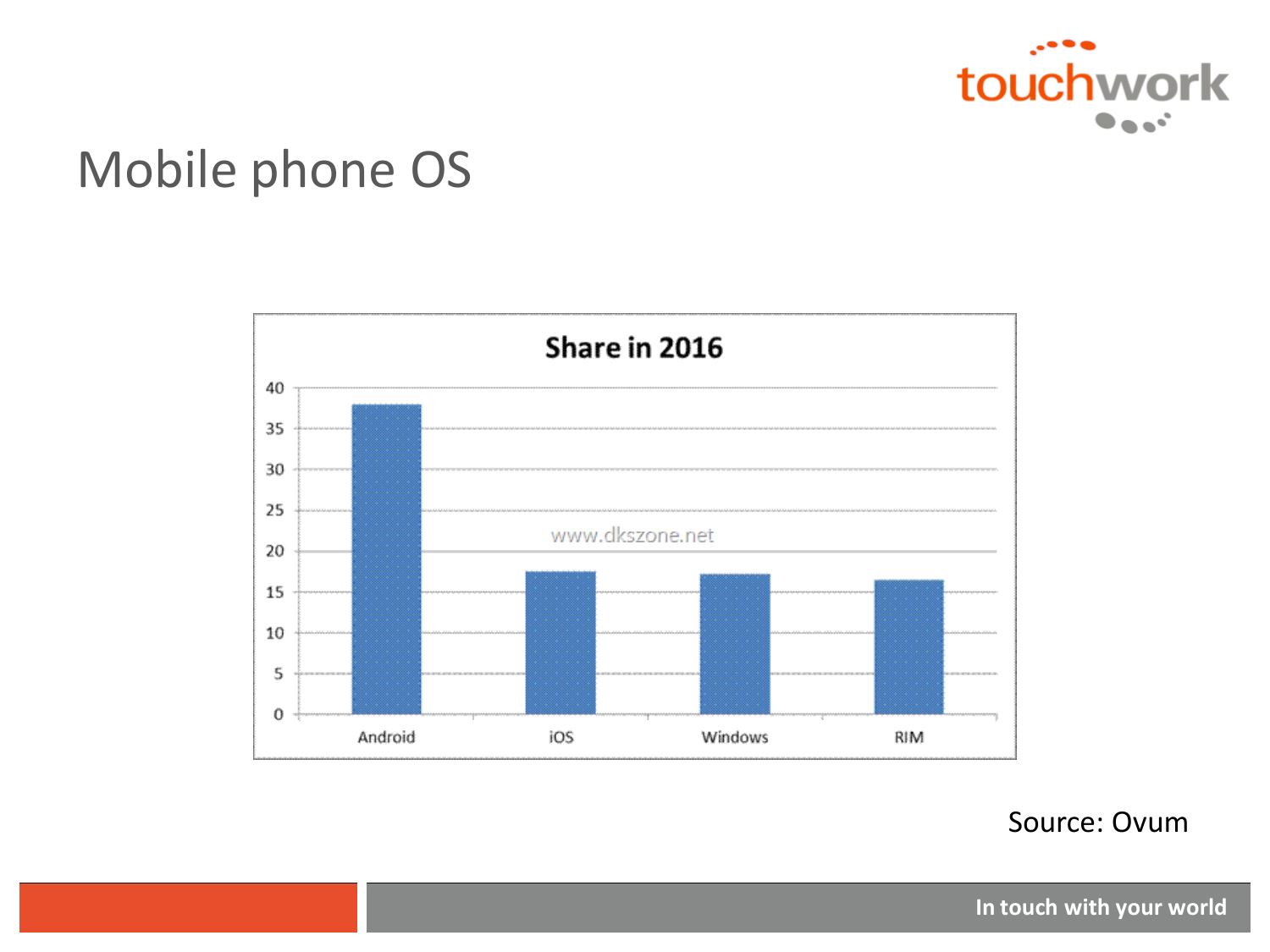

#### The mobile information platform

- Full set of applications that enable all utility field workers to interact with back-office processes
- Includes
	- Customer service applications
	- Asset management applications
	- Field service applications
	- HR applications
	- RP applications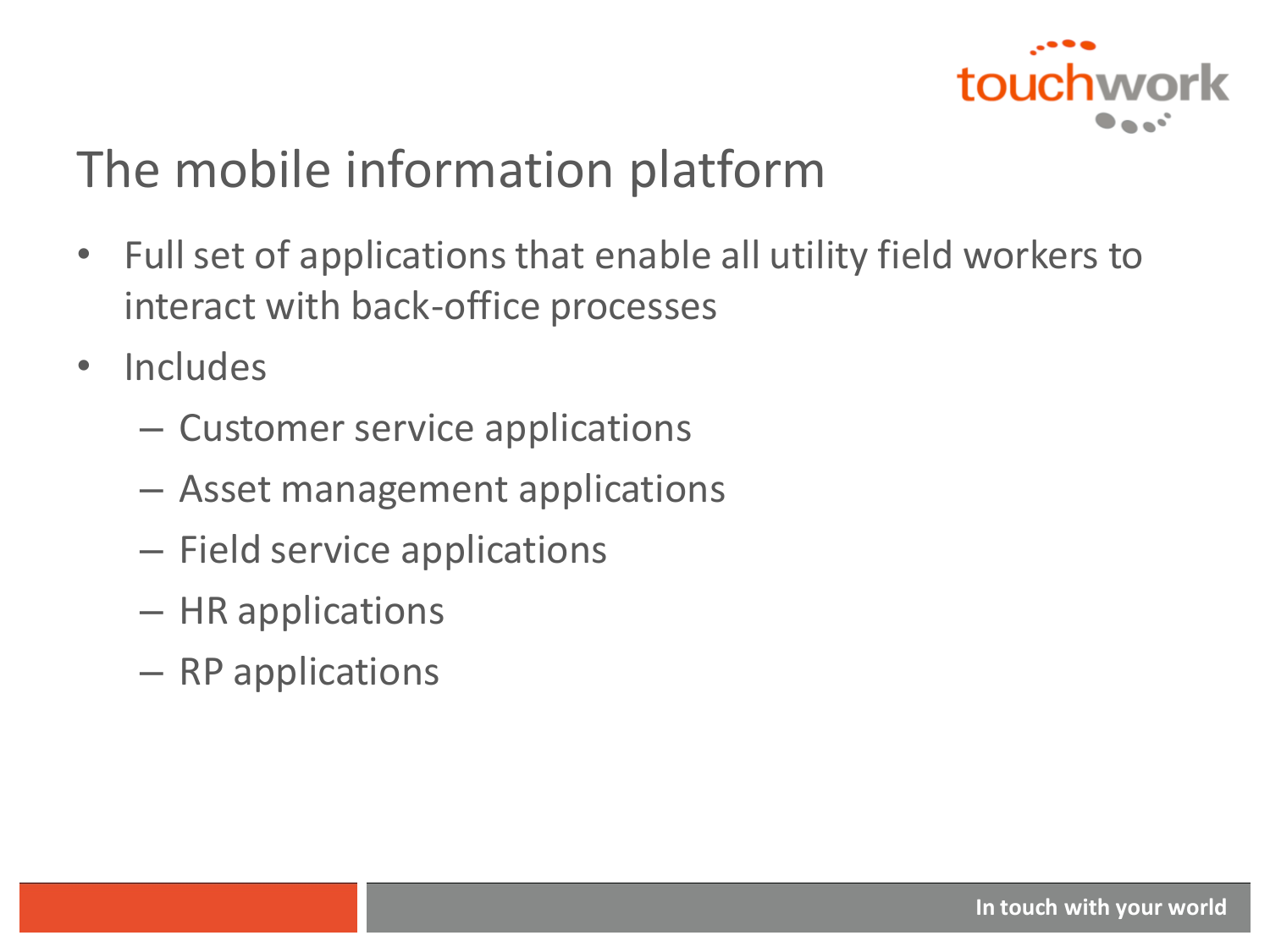

#### Revenue Protection applications

- Turning any paper process into an automated process
- Meter installation
- Inspections and audits
- Notifications/evidence
- Seal management and tracking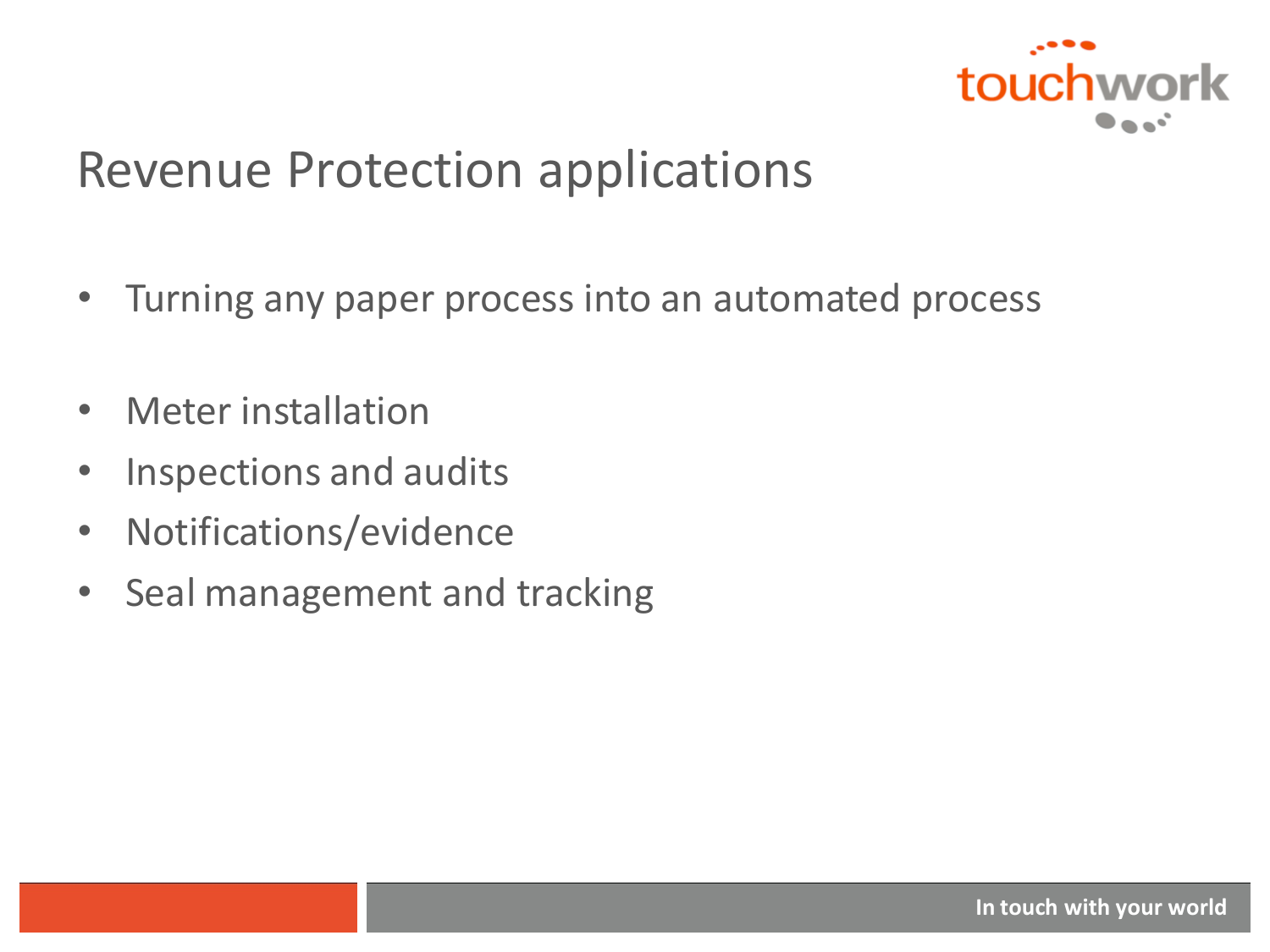

#### Example: Seal Management

- Birth-to-death record of all seals
- Using the mobile device to change seal state, and provide absolute proof of responsibility
- Using mobile phone to query seal location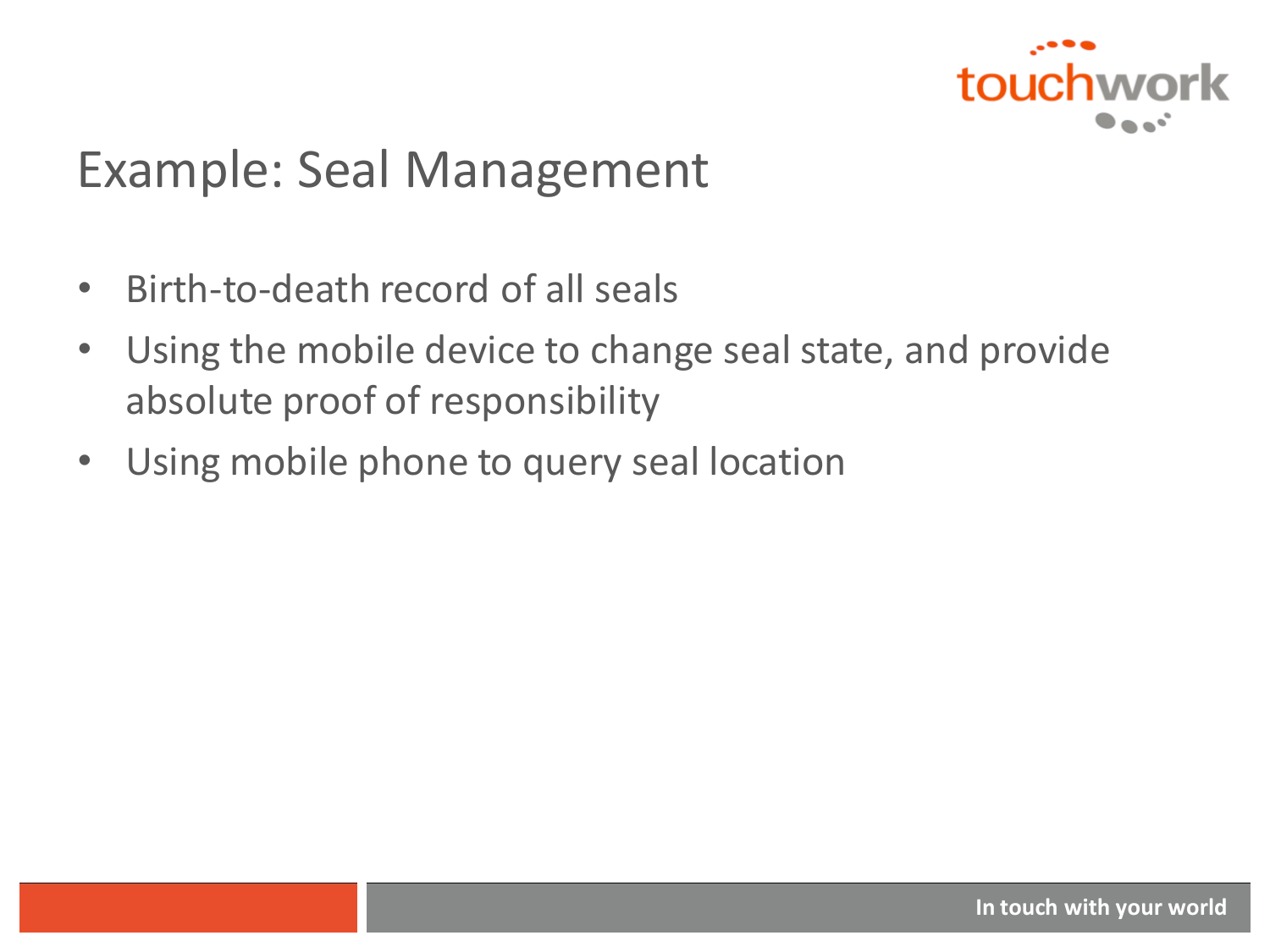



#### *store – issued – accepted – installed – removed – returned - destroyed*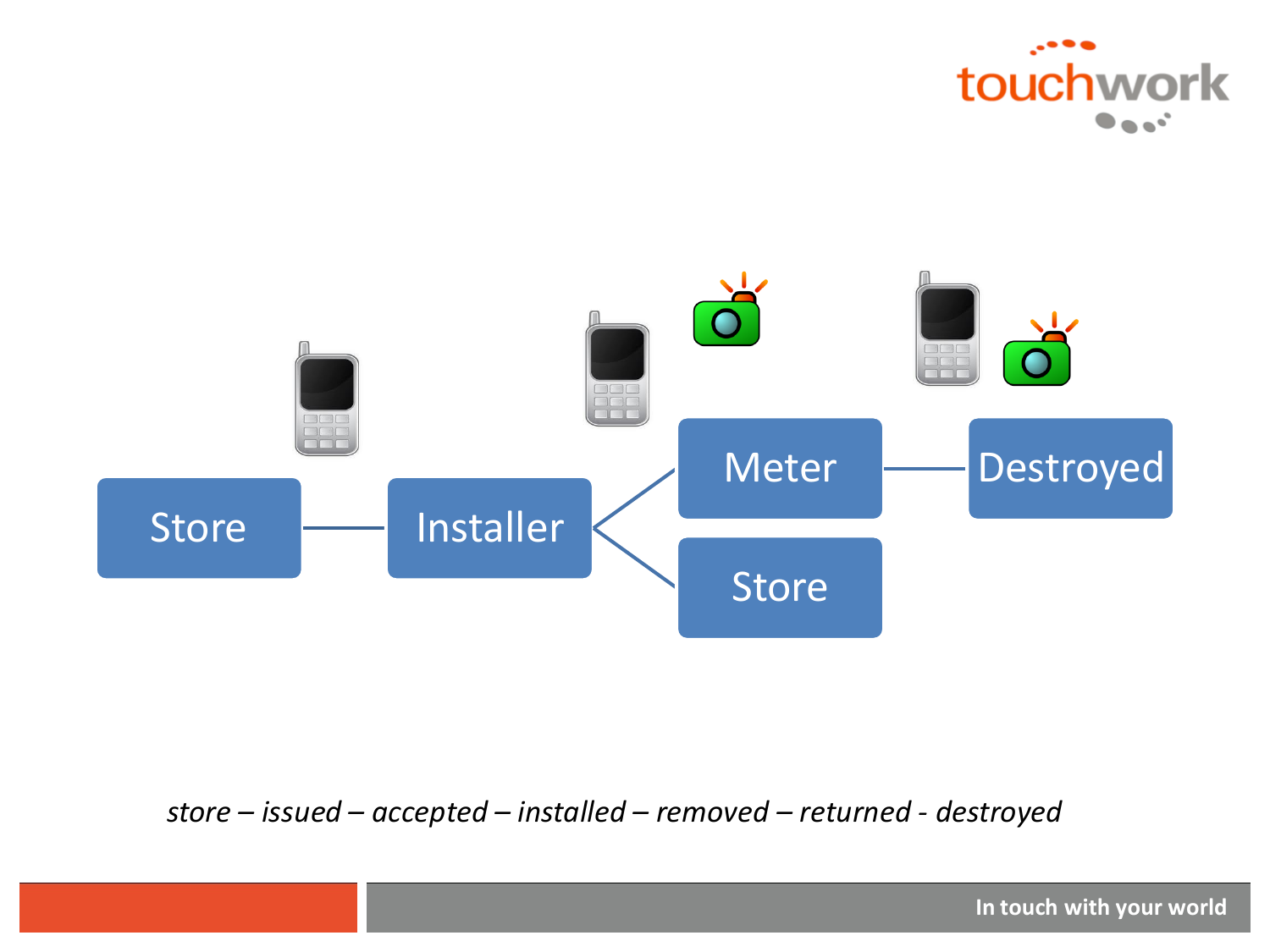

#### SurveyThumb

- **Utiviti** suite of mobile utility applications
- **SurveyThumb** end-user configurable mobile phone applications
	- Includes route management
	- Asset/location management function
	- User management
	- Instant dashboarding
	- Flexible

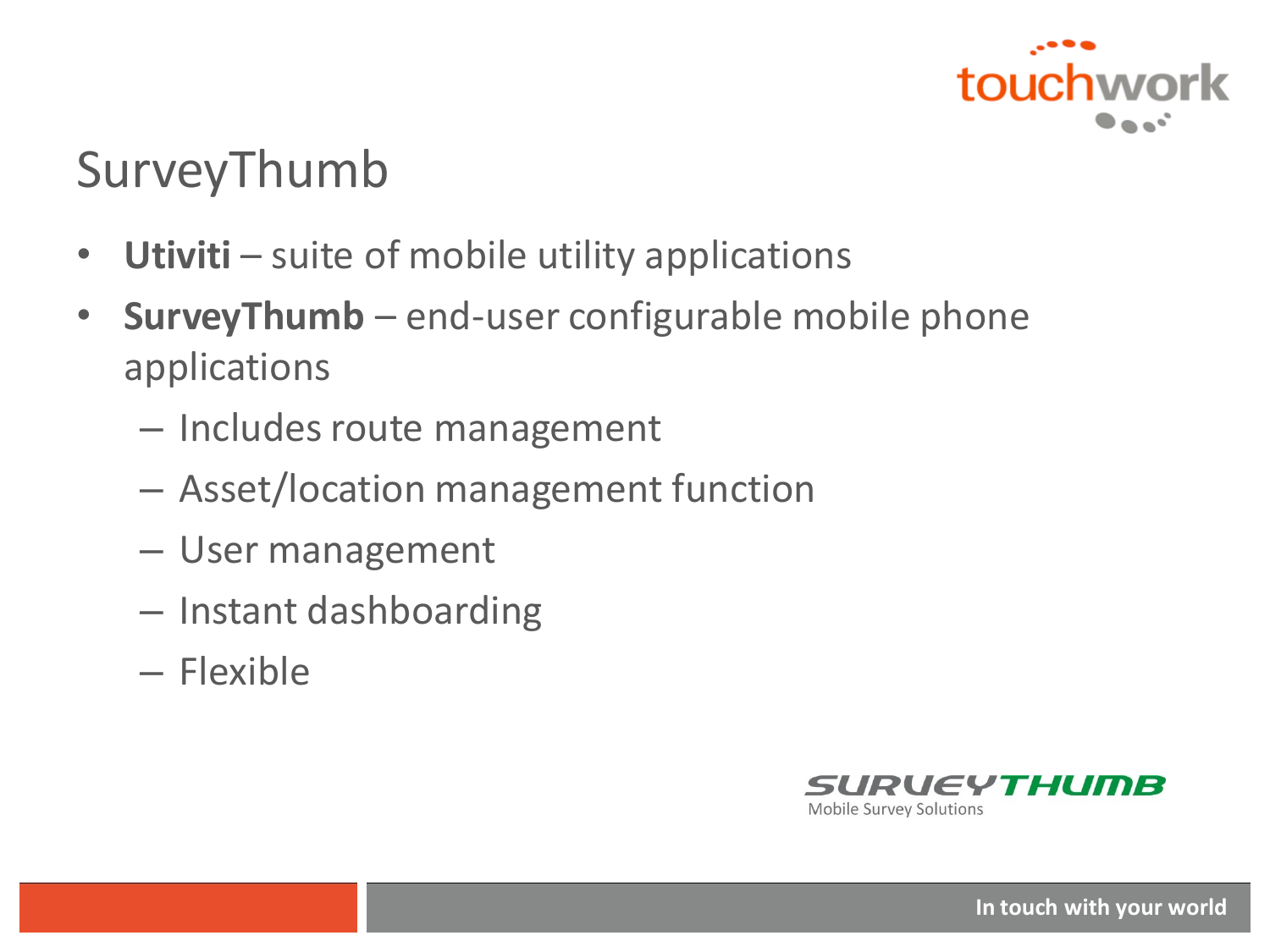

#### Example

- Utility X is asking its field workers to conduct a seal audit, and wants to collect the following data about its meters:
	- Meter Number
	- Seal Number
	- Seal Type
	- Photo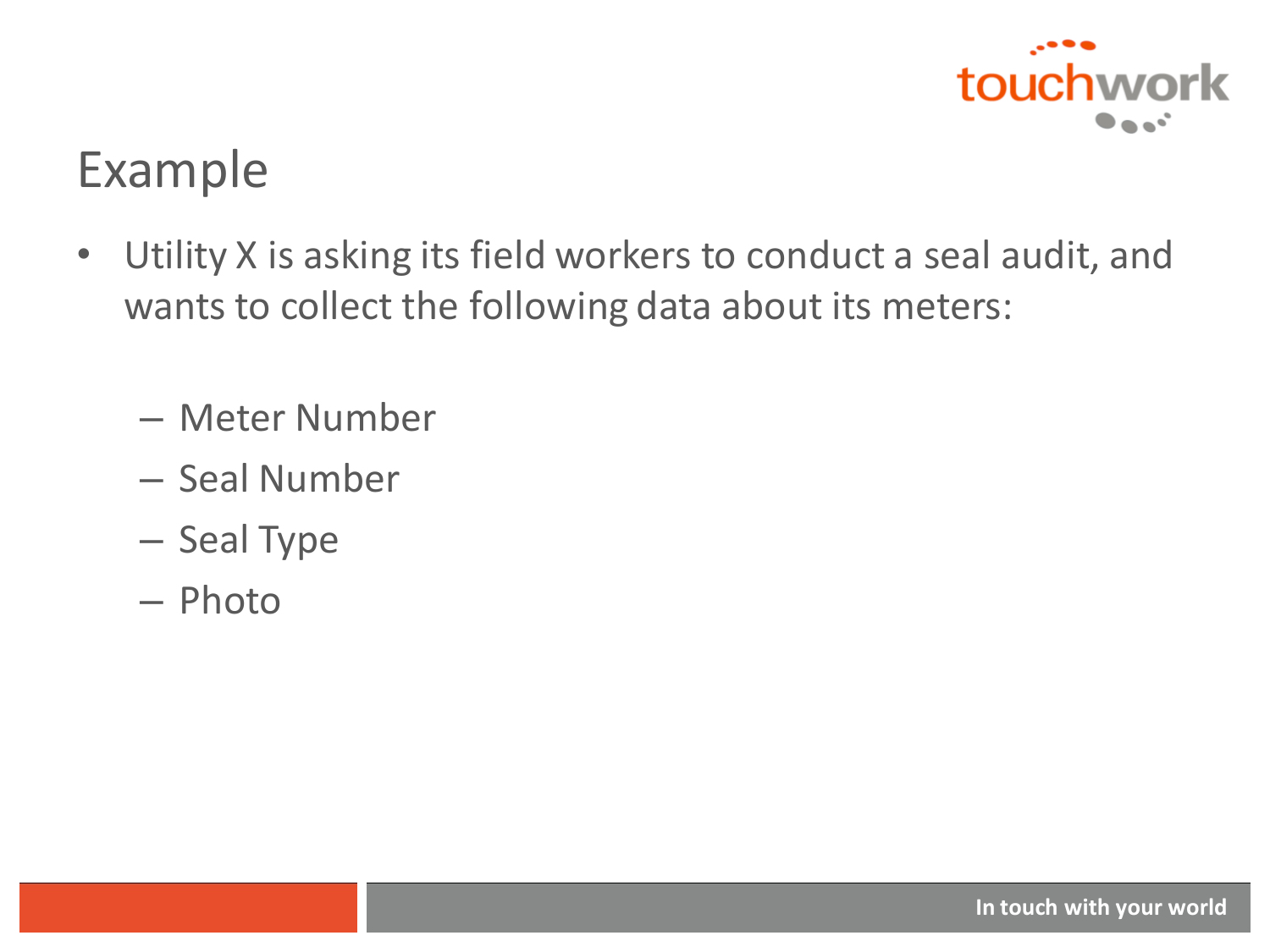

# DEMO

#### **SURUEYTHUMB Mobile Survey Solutions**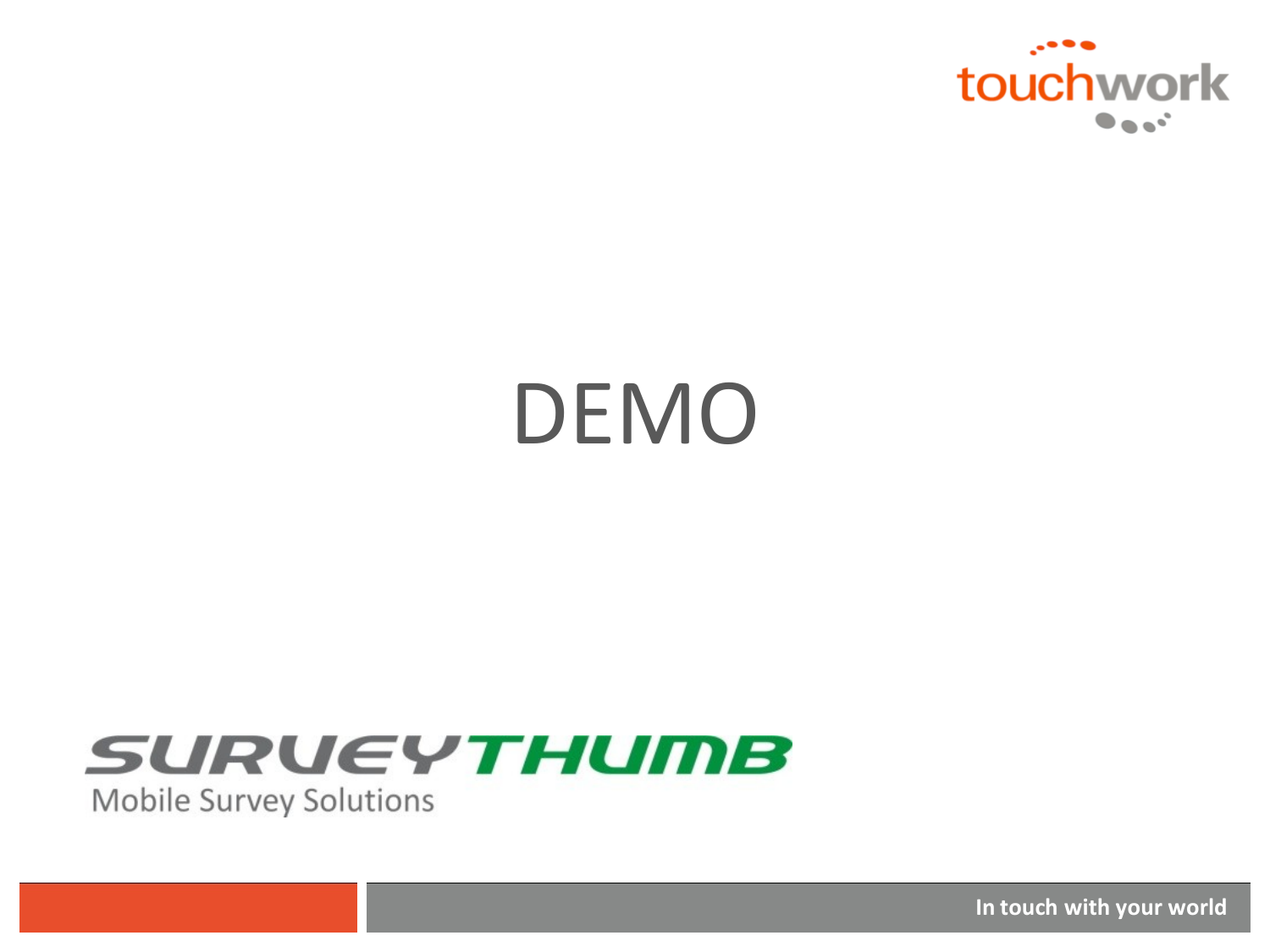

#### **Conclusions**

- WWFM/FFA has many benefits for utilities, including RP applications
- Mobile phones are a viable, cost-effective way to connect the utility workforce (*especially for RP departments that often struggle for adequate budgets*)
- Utilities can achieve rapid return on investment by automating key business processes
- Using simple configurable software tools enables any process to be measured/monitored and effectively managed